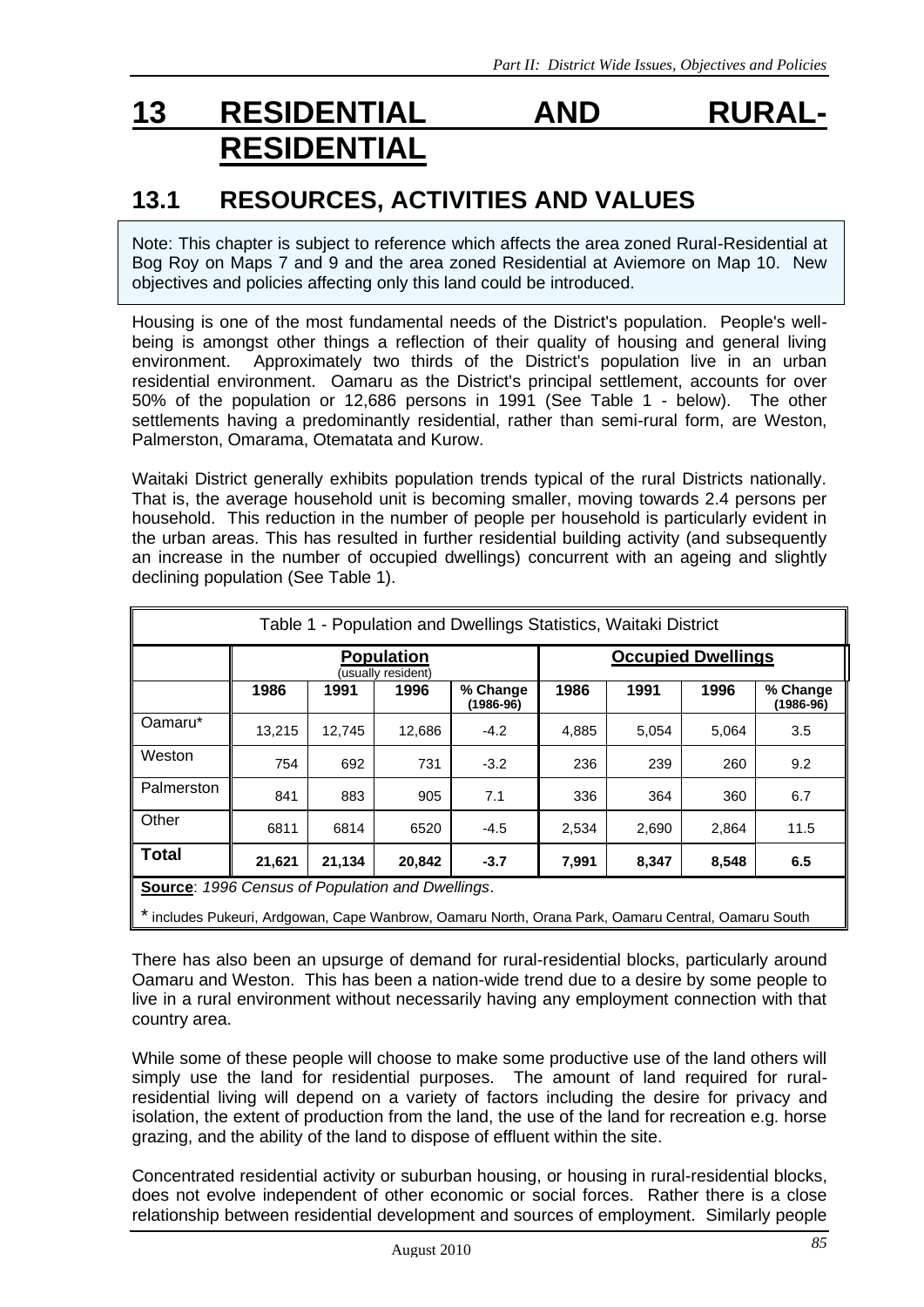may seek a suburban or rural-residential property in times of retirement or schooling, to be close to social and community facilities or services. The size and characteristics of any urban residential environment is therefore a reflection of the wider elements, including the demographics of the settlement or rural surrounds.

## **13.2 ISSUES - Introduction**

Enabling people to provide for their residential needs within the District is a one of the Council's functions under the Resource Management Act 1991. The purpose of the Act is the sustainable management of natural and physical resources, which includes enabling people and communities to provide for their social, economic and cultural well being and for their health and safety" (Section 5). This can only be achieved within a framework that adequately addresses the needs of present and future generations, the life-supporting capacity of air, water, soil and ecosystems, and the adverse environmental effects of activities.

Meeting the residential needs of the District's urban population can largely be accommodated within existing settlements and their surrounds, that is those areas where employment, infrastructure and other services are essentially already established. However, the Council recognises that there is a demand for residential living within rural areas by people wishing to enjoy the quietness and natural environment of the countryside. These needs must also be able to be met. In deciding how to best meet the living environment needs of the residents of the District, the Council must have particular regard to several other matters of relevance under Section 7 of the Act:

- the efficient use and development of natural and physical resources
- the maintenance and enhancement of amenity values
- the maintenance and enhancement of the quality of the environment.

These issues are considered below.

## **13.3 ISSUE 1 - Availability of Land for Residential Activities**

**Demand for land for residential and rural-residential use that can compromise the sustainable management of resources, including existing services, and threaten lives and property.**

### **13.3.1 Explanation**

Although generally subject to population decline, the need for further land for residential purposes arises with the continuing growth in new housing stock and a changing preference of some people for a very low density alternative to suburban living.

In Oamaru there is a demand for new housing subdivisions. The majority of these subdivisions in recent years have been on hill sites to the south of Oamaru and off Essex Street in Weston. In both Oamaru and Weston, the demand for very low density ruralresidential living has created a demand for additional land for this activity. There are, however, a number of constraints to making land available for residential or rural-residential activity in around Oamaru and Weston. In making land available for residential and ruralresidential use, the Council must balance the need for and direction of urban expansion against a statutory requirement promoting the sustainable management of the locality's resources. This includes the following important considerations: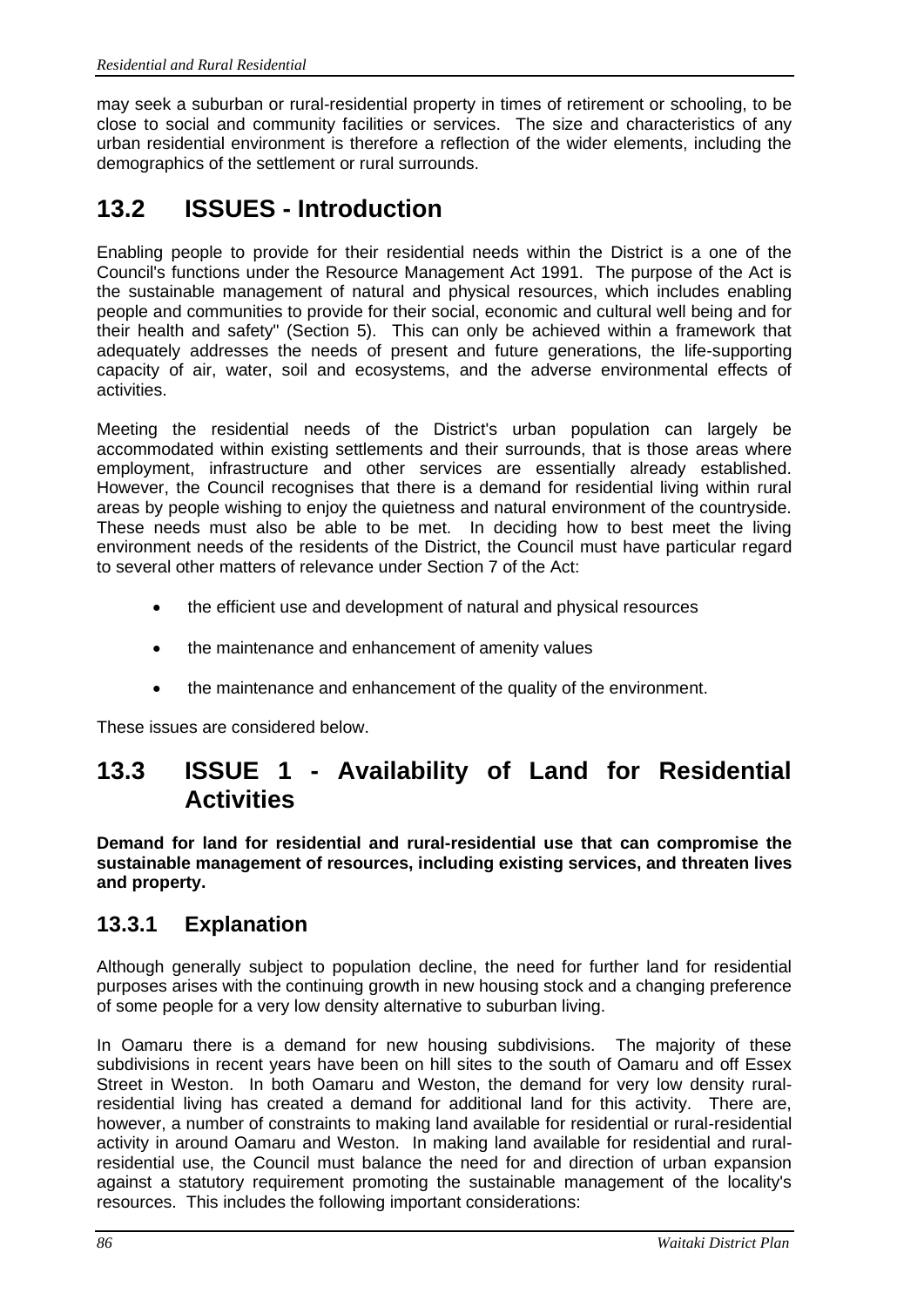- continuing productive use of versatile and productive land;
- population can be close to existing employment, services, commercial and community facilities to limit transportation and energy use;
- proximity of existing serviced development that can use existing urban infrastructure, such as water supply and sewage disposal systems;
- ensuring lives and property are not placed at risk from natural hazards.

**Productive Land** - Oamaru is surrounded by large areas of land that contain soils which are capable of being used intensively to produce a wide variety of plants. These soils are called "high class" soils and were identified as part of a recent study commissioned by the Otago Regional Council to determine the extent of such soils in the Otago region. The present, and probably the future, welfare of the residents of the District is principally reliant on primary production. Subdivision and use of high class soils for residential use would result in them being covered by buildings, hard-standing and other unproductive investment, making their long-term productive use most unlikely and preventing them from being able to meet the needs of future generations for primary production.

**Energy** - For reasons of energy conservation, it is prudent to enable people's place of residence to be within as short a distance as possible from their workplace, shopping facilities, schools and other social or community facilities. This enables people to limit the time and distance travelled by motor vehicle and thus potentially constrains the use of fossil fuels. The proximity of inter-related uses also gives rise to the possibility of shared or public transport systems that limit the demand for fossil fuels and reduce the need for extra vehicles on the roads. Oamaru is the principal employment, business, educational and social centre for the District. Concentration of additional residential activity in close proximity to this town and intensification of residential activity within the town, provide the most efficient means of energy conservation. Unfortunately no vacant areas of land suitable for residential development other than on a very small scale exist close to the town centre with all of the areas set aside for future residential development in Oamaru and Weston being on the fringe of or outside Oamaru.

**Servicing** - The zoning of the previous District Plans provided for further residential development within and on the periphery of Palmerston, Omarama, Otematata and Kurow, provided they could be adequately serviced by existing public systems. The availability of servicing has been taken in account for additional land which has been provided for residential development around Oamaru and Weston. It is expected on the basis of current growth rates that servicing residential areas would be sufficient for the next ten years, however, if that was not the case the Council could consider any requests for further residential development or zoning either by way of resource consent or a request for a Plan Change.

**Neighbouring Activities** - The extent or direction of future growth of Oamaru and Weston must take into account potential conflicts with nearby activities. The surrounding rural areas are used for a range of activities, with some, such as piggeries, airfields or meat works, having the potential to cause unacceptable adverse effect of noise, smell or dust, for example, if located too close to residential properties. There is a need to protect not only the amenity of future residential areas from the adverse effects of these activities, but also the rights of farmers and other rural landowners to use their land in a manner provided for by the District Plan without the threat of complaint likely with closer settlement.

**Natural Hazards** - Flooding is a problem in the area to the north-east of Palmerston and in an area of Kurow and Omarama.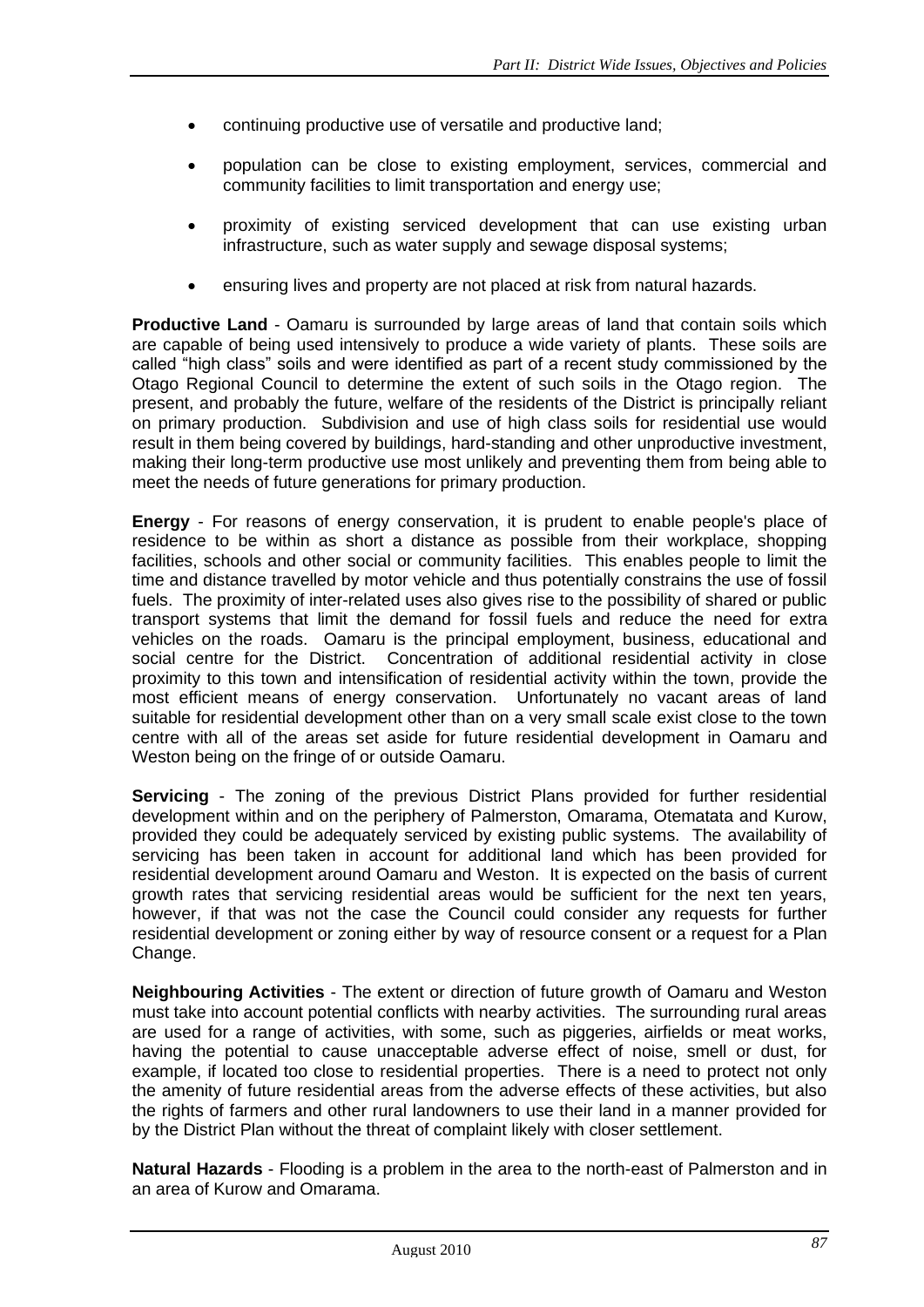## **13.3.2 Objective 1**

**Sufficient land in a diversity of localities to enable the residential needs of the District's present and future urban populations to be met, subject to the various constraints imposed by the natural and physical environment.**

#### **13.3.3 Policies**

- *1 To maintain clear distinctions between the urban and rural areas by way of zoning, in order to assist in protecting the quality and character of the surrounding rural environment.*
- *2 To provide for rural-residential development around Oamaru, Weston, Omarama, Otematata and Kurow within defined Residential and Rural-Residential Zones, providing the impacts of natural hazards, loss of amenity and the loss of productive soils are, where possible, avoided or mitigated and to ensure there is adequate means to supply water and dispose of effluent.*
- *3 To confine the Residential Zoning within Oamaru, Weston, Palmerston, Omarama, Otematata and Kurow to those areas of the towns which are, or are likely to be, provided with infrastructural services of formed and sealed roading, footpaths, reticulated water supply and sewage treatment and disposal.*
- 4 *In assessing the future residential needs of the District, should pressures arise in respect of its urban environments, to have regard to:* 
	- *efficient use of public utility networks, including roads, sewerage and water;*
	- *proximity to community and employment facilities, and the implications for energy efficiency;*
	- *compatibility with existing uses, such as industrial activities, piggeries and poultry farms, and recreational facilities;*
	- *avoidance or mitigation of significant risk from natural hazards;*
	- *avoidance of the loss of High Class Soils, unless this is outweighed by the protection of other resources;*
	- maintenance of the visual amenity and character of the surrounding rural *environment;*
	- *effects of proposed natural hazard mitigation measures.*

### **13.3.4 Explanation and Reasons**

The main concern for Council in accommodating future residential growth is the impact on natural and physical resources. Indirectly there is a need to provide certainty and direction for persons buying into and developing property. In view of the nature and intensity of urban housing, the Council believes these matters are best addressed by way of zoning land for residential and rural-residential purposes and to otherwise introduce methods to control the extent of non-residential activities and adverse environmental effects that may result with development.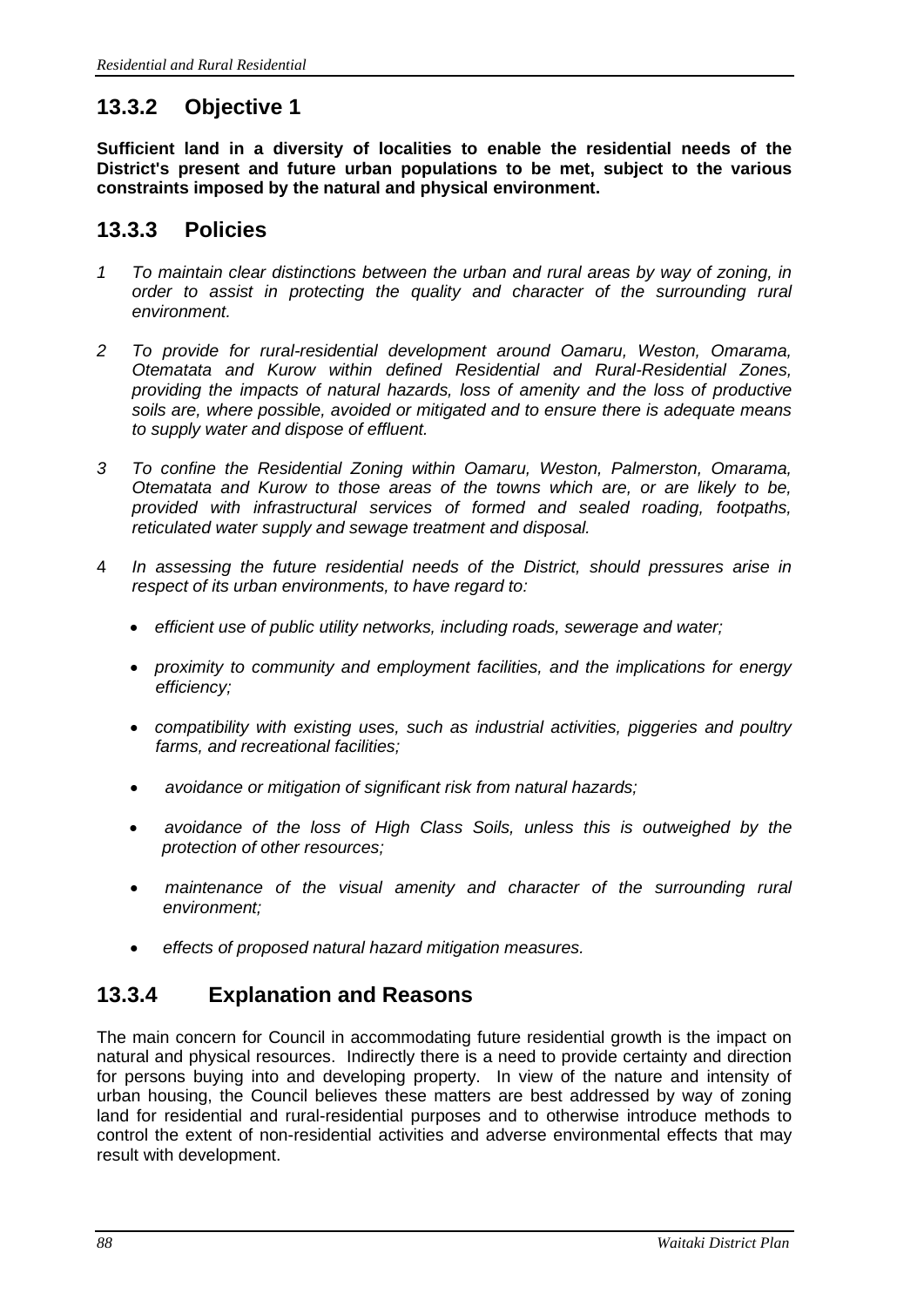The policies recognise the existing level of development, services and infrastructure of the District's six main settlements. There is generally opportunity for greater use of these resources and accordingly the policy seeks to encourage consolidation or infill of these residential areas.

Should there be a need for further residential land in Oamaru and Weston, in addition to initiatives for redevelopment and infill, developers must consider matters such as flood risk, versatility of soils and efficient use of public services. In relation to services, the Council sees a need for the efficient long-term management of existing facilities. In the absence of an area suitable in all respects, some trade off was required. The area of land between Reservoir Road and Frome Street contains soil of medium quality (being Class III land, New Zealand Land Resource Inventory) and therefore has some limitations for arable or horticultural use. The Council has therefore chosen to set this land aside for residential activity, but because of its slope, an engineering certificate is required verifying that a building can be safely located on a site prior to development. The amenity is attractive for residential development, in part, due to the views afforded from many aspects. The area between Weston Road and the Ngapara Railway is considered a suitable area for a modest extension for residential activity. Existing homes on residential sized sections are to be recognised with a residential zoning along Maudes Road as they are unsuitable for the establishment of rural activities.

Similar principles apply in respect of the District's rural-residential areas. These are largely undeveloped with the exception of the Oamaru and Weston areas. The Council will provide for the consolidation of these areas in addition to making available further land for ruralresidential development at Oamaru and Weston, where justified by local demand and existing development

Council realises that there may be unforeseen changes in population trends or predictions, and accordingly residential needs. In the event of Changes to the Plan to cater for such growth, Policy 5 for Issue 1 (see 8.2.3 (5), page 52) gives important considerations which must be addressed in any proposal.

## **13.4 ISSUE 2 - Urban Form**

**The form of development of an urban area can affect the potential for energy conservation, the convenience and accessibility of services and facilities to residents, and the visual and general amenity of the town.**

## **13.4.1 Explanation**

Urban form essentially relates to the spatial pattern of a settlement and the way in which it uses its resources. It determines the character and scale of the urban environment.

There is a growing trend in New Zealand towards infill housing and redevelopment, both in the form of new houses on vacant parts of sections within the already built-up area or redeveloping sites with the building of multi-unit flats and apartments. Reasons for this trend include a desire to live closer to the centre of a town, the desire for a smaller section requiring less maintenance, and a move towards grouped housing developments, such as retirement villages.

As outlined above, the philosophy of sustainable management incorporates energy conservation. The motor car has become an integral part of everyday life particularly in the urban environment. Sustainable management of fossil fuels requires a compact urban form, or spatial pattern, achieved in part through higher densities of residential development and containing the dispersal of housing. In relation to any settlement this can be achieved by promoting the consolidation of development within a clearly defined urban boundary. This also serves to increase the convenience and accessibility of urban services and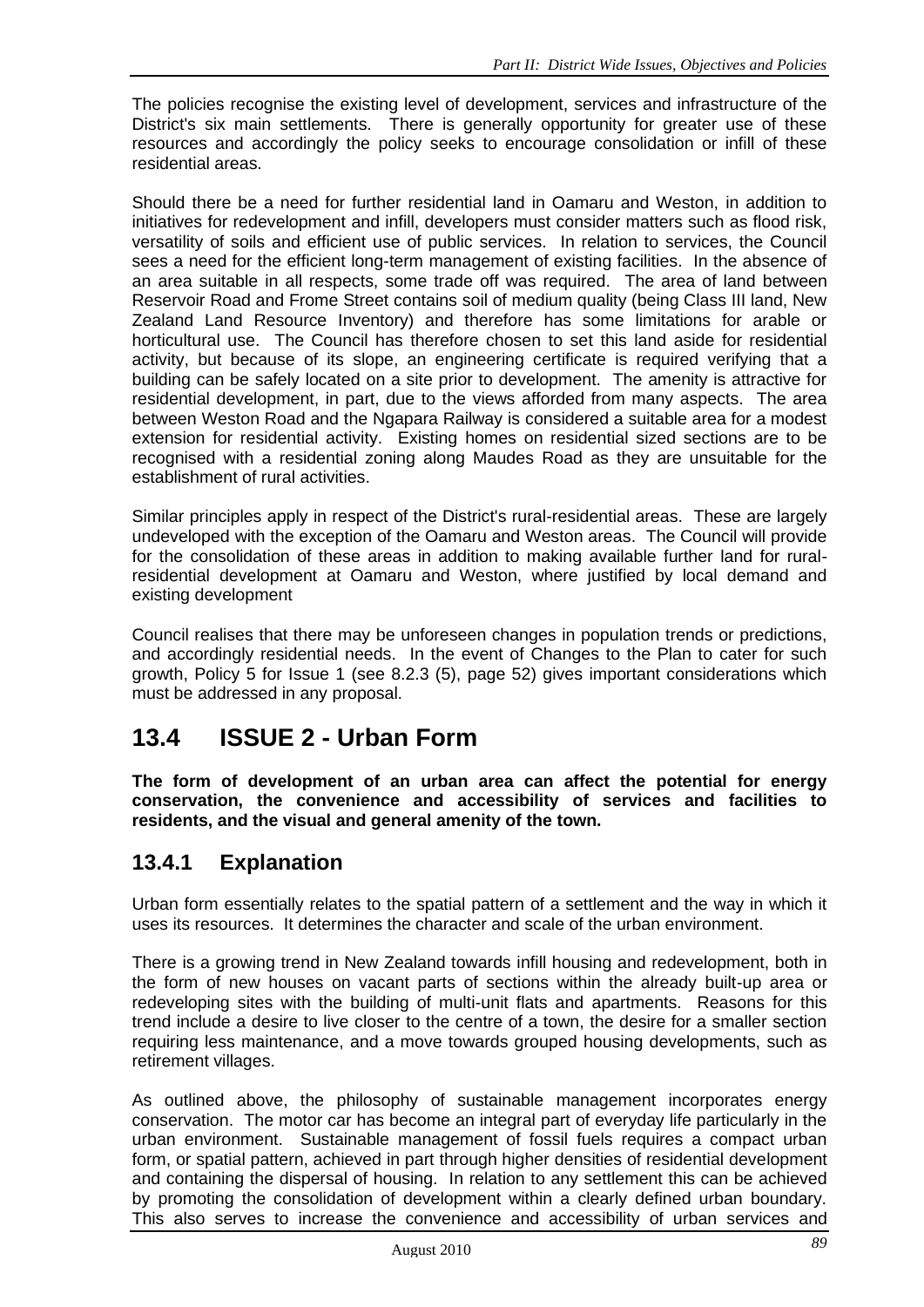facilities to residents, particularly those without vehicle transport. The retention of rural areas around the urban environment also provides for safer, more efficient functioning of roads, particularly along arterial roads.

In Oamaru most infill housing has occurred on the flat to the north of the town centre in the Orana Park area. This development is mostly higher density flats and townhouses. A demand may also develop in the main towns of the Waitaki District for residential intensification, and infill, of areas on the periphery of the town centre. The service industry areas in Oamaru to the west of Thames and Severn Street and near the railway line is one such example. If these areas are not required by service activities, or if these activities are controlled in a way which limits any adverse impact on adjoining uses, then it may be appropriate to permit residential development in these areas making the need for to use a car to travel to town centre unnecessary.

## **13.4.2 Objectives 2 (a) & (b)**

- **a A compact urban form that is readily distinguished from the rural environment and promotes the efficient use of fossil fuels, existing services and infrastructure.**
- **b The central commercial areas within the District's settlements being the main focus of economic and community activity in the urban context, with the concentration of residential activity being related to these.**

### **13.4.3 Policies**

- *1 To promote compact urban areas and efficient use of energy, services and infrastructure by containing the outward spread of urban areas and concentrating rural-residential development around the urban areas.*
- *2 To promote the concentration of residential and rural-residential activity in and around urban areas, as opposed to enabling residential activity to be dispersed throughout the rural areas, in order to encourage the use of shared transport and maintain the potential for public transport.*

## **13.4.4 Explanation and Reasons**

Urban form is a key factor influencing the magnitude of energy consumption and the efficient use of existing resources, including land and infrastructure. The policy is aimed at consolidating the urban form, with residential activity related to and readily accessible to a central commercial area. The Council considers this policy will be the most effective in stemming the increased use of private motor vehicles. It will have a simultaneous effect on the efficient use of existing resources and infrastructure, while catering for the residential needs of the District's urban population.

Rural-residential areas may in time provide a logical growth sequence for urban areas. With this in mind the Council will promote such areas adjoining the main towns, on land of suitability for future higher density housing if necessary.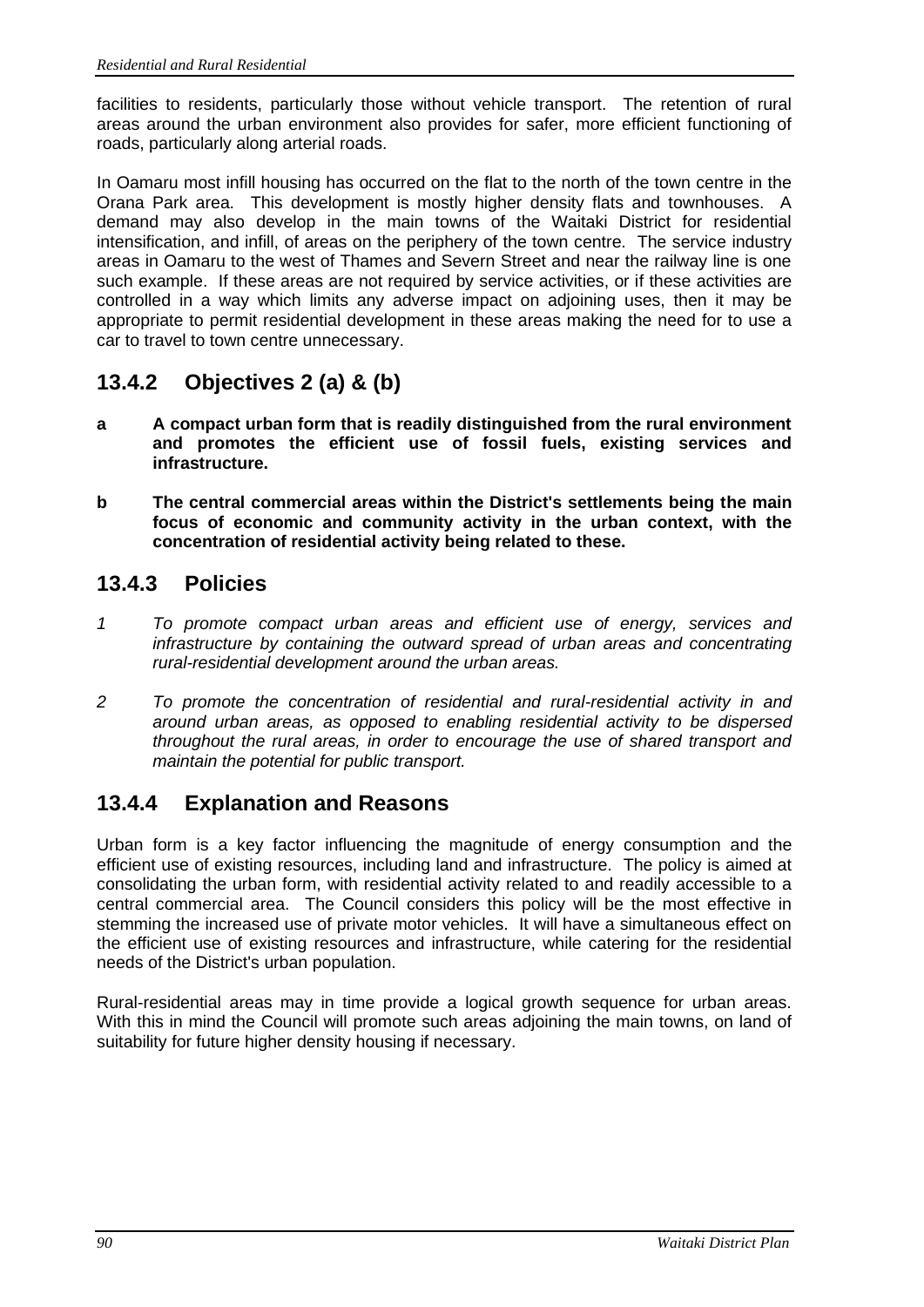## **13.5 ISSUE 3 - Diverse Living Environments**

**Satisfy a demand for diversity in living environments.**

## **13.5.1 Explanation**

People have different housing needs and lifestyle preferences in terms of cost, location, design, size and style of housing. The needs of residents are wide ranging and changing, and may include detached dwellings, rental accommodation, boarding houses, family flats and elderly persons housing. The rural-residential area provides a very low density alternative to the predominant suburban residential environment. The Plan must recognise and provide for the diversity in living environment sought by the District's residents, whilst still maintaining the quality of environment valued by residents.

## **13.5.2 Objective 3**

**A diverse range of living environments expressed in built form, density of development and housing types.**

#### **13.5.3 Policies**

- *1 To enable a mixture of housing and lifestyles in urban areas by avoiding the distinction between, and restrictions on, various residential types.*
- *2 To provide for low to medium density development residential housing to satisfy the needs of the community while restricting building coverage to ensure open space and planting maintains the character and amenity of the residential neighbourhood.*
- *3 To enable the establishment of certain non-residential uses, such as home occupations, as an integral component of different living environments.*
- *4 To encourage individual and community expression in building design whilst protecting the residential amenities of neighbours.*
- *5 In promoting low to medium density development as the predominant residential character, to require family flats be relocatable so they can be removed when no longer required by a dependent relative.*
- *6 To distinguish between the District's smaller townships and the larger towns, recognising that these offer an alternative living environment from that of the residential areas in the larger towns.*

### **13.5.4 Explanation and Reasons**

The housing needs and lifestyle preferences of the District's population differs according to influences such as an individual's stage in life and socio-economic factors. While detached family homes may be the predominant residential property, they are not representative of the needs of the community as a whole, in particular the elderly or retired, disabled, or single person. The Plan must recognise and provide for diversity in living environments consistent with these needs, while ensuring the overall character and amenity of the residential neighbourhood is maintained.

Policy 1 expresses Council's intention to consider residential development generically, without distinction between the various types of housing. This is based on a belief that the difference in impact of various types of housing is insignificant in the context of any living environment. Only in exceptional circumstances will standards be imposed in respect of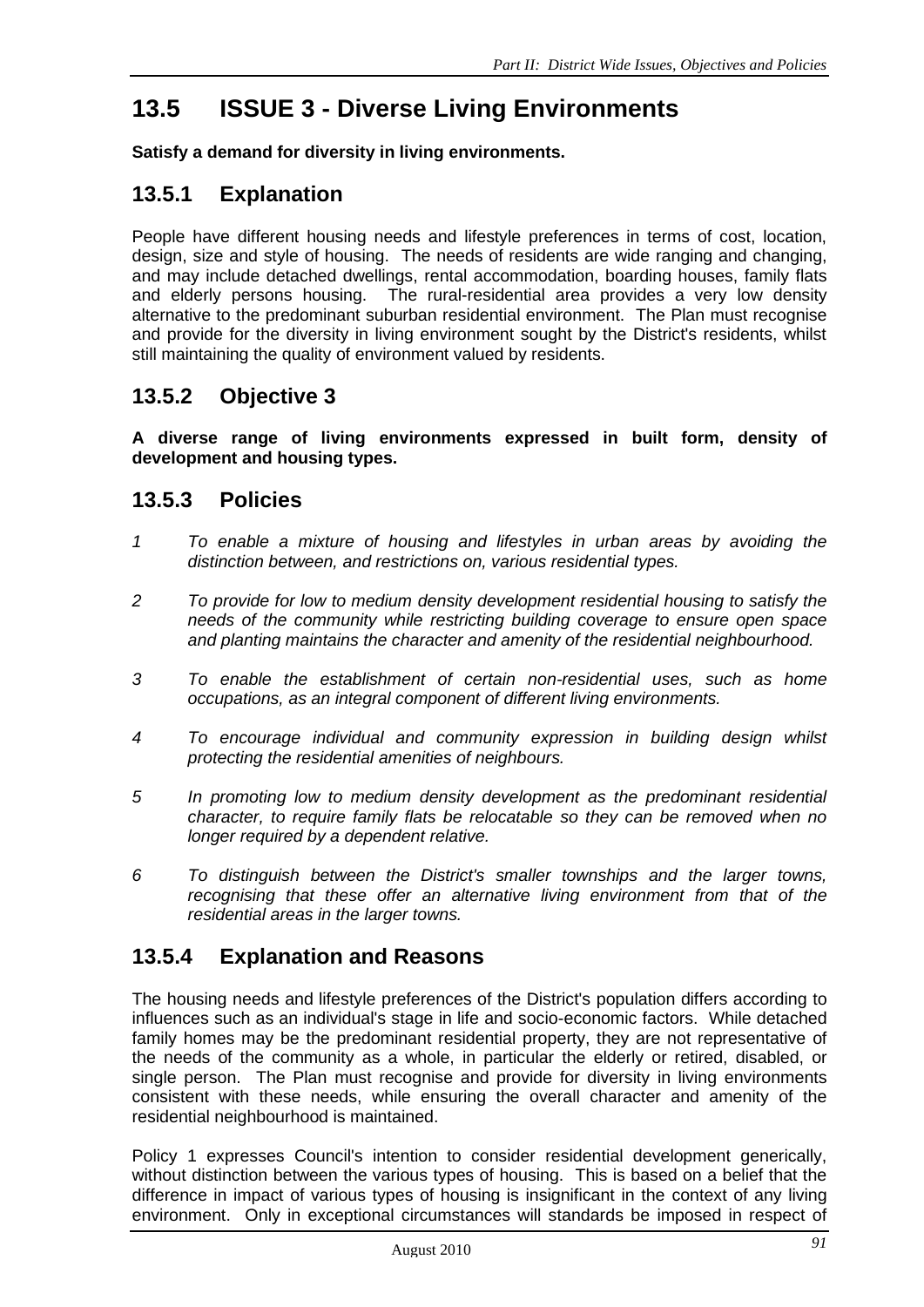specific residential activities where potentially adverse effects of development have been identified.

The policies address matters which may influence and contribute to variation between living environments. In particular, the Residential Zone has a minimum subdivision allotment size of 300m² compared to 600m² and a minimum average lot size of 1000m² for the Residential 1 Zone. The latter zone recognises a lower density is appropriate in some areas to retain a higher level of amenity in terms of living area and spaciousness. The "family flat" is recognised as important in enabling residents to care for their relatives, particularly the elderly. However the Council will impose controls on such flats to avoid their future use as rental accommodation in a manner contrary to the existing residential amenity.

Townships and rural-residential environments are part of range of living environments within the District. The former will be addressed in greater detail in subsequent policy discussion.

## **13.6 ISSUE 4 - Amenity**

**The location, nature and design of buildings and activities within residential areas can result in adverse effects on the amenity of those areas.**

## **13.6.1 Explanation**

People's perception of well-being is enhanced by a coherent and pleasant living environment. This is often a reflection of the existing character of their living areas. Components of this character are the location and scale of open space, density of residential development generally and within sites, height of buildings and dominant building styles. Most of these components lead to a general appreciation of an area, while others relate to the development of individual sites. The way individual sites are developed and their relationship to adjoining sites are important factors in ensuring that residential properties have adequate access to sunlight, daylight and privacy and a feeling of not being closed in or overlooked. In controlling these matters, however, the desirability of allowing reasonable individual flexibility in siting, layout and building design must be acknowledged, including the need to maximise the benefits from good access to solar energy.

Residential areas have always contained a range of complementary non-residential activities relating to the educational, spiritual, social, recreational and day-to-day economic needs of the residents. Many of these require a residential location because of the local service they provide to residents, such as doctors' surgeries and pre-schools. Some of these activities can have a significant impact when they involve the generation of significant traffic and on-street parking, such as occurs with some churches, sports clubrooms and schools. In addition, the activity itself may give rise to noise or glare, particularly from the use of outside areas, which causes annoyance to neighbours. It is an issue, therefore, to ensure compatibility between residential and non-residential activities if the standard of pleasantness and amenity in these areas is to be maintained at an acceptable level.

The operation of business activities based in homes, commonly called "home occupations," provides residents with a source of employment with many social and economic advantages, but which can cause problems in residential areas. The range of home occupations and their character and scale vary considerably. Like other non-residential activities, it is often the traffic-generating and noise aspects of these activities which is of concern. The likely rate at which traffic is drawn to a site often relates to the scale of service provided and the extent of retailing involved.

The issues relating to rural-residential use are in part those of residential use previously discussed. For example, rural-residential dwellers are often considered to be more sensitive to noise, odour, and chemical drift than their rural neighbours. These matters are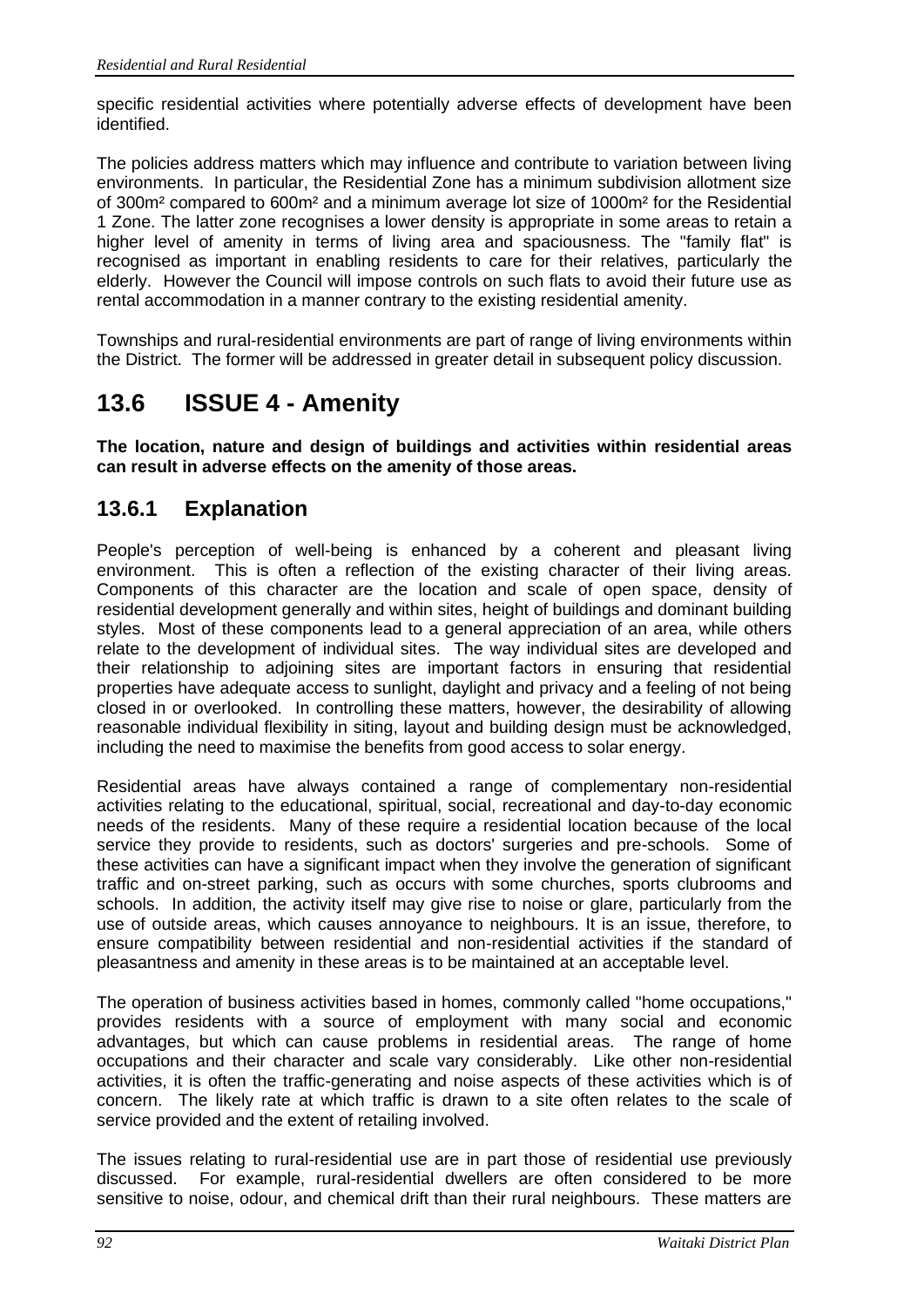discussed in detail in Part II, Chapter 16 Rural Issues, Objectives and Policies. For these reasons, all new intensive farming operations will requires a resource consent. However, other matters such as shadowing, privacy, building coverage are usually not so much of a concern.

## **13.6.2 Objectives 4 (a) & (b)**

- **a The location of appropriate activities within residential or rural-residential areas which benefit local communities or constitute an appropriate interim use of residential land, but do not detract from the amenities of the area.**
- **b Individual and community expression in built form, while otherwise controlling development in order to achieve a pleasant residential or rural-residential environment.**

#### **13.6.3 Policies**

- *1 To enable the continued use of land for some types of farming which are compatible with residential activity.*
- *2 To enable the establishment of certain non-residential activities in residential and ruralresidential areas, in circumstances where, for example:*
	- •*a local need is demonstrated;*
	- •*the predominant use of the site remains residential; or*
	- • *the activity is compatible in terms of its potential effects on those of a residential nature;*
- *3 To limit the use of land for only certain types of livestock for domestic purposes and horticulture for domestic purposes in the residential zone, and to limit pigs and poultry only for domestic purposes in the rural residential zone; in order to avoid the potential for conflict between these activities and the level of amenity or character sought by these zones.*
- *4 To ensure the design and siting of development - building height, building coverage, recession lines and setbacks, provision of outdoor living and service areas - is such that:*
	- • *development will not unreasonably deny neighbouring properties of privacy, outlook, sunlight or daylight;*
	- •*ample on-site provision of outdoor living space oriented to the sun;*
	- •*an open and attractive street scene; and*
	- • *maintenance of a character and scale of buildings and open space which is compatible with the anticipated residential environment.*
- *5 To ensure an essentially low density, low scale residential environment within the District's settlements, with a dominance of open space and planting over buildings, in order to retain the pleasantness and amenity of the residential areas.*
- *6 To limit traffic in residential areas, for the convenience and safety of residents and visitors and to maintain the amenity of residential streets.*
- *7 To ensure all activities meet standards in respect of noise and glare measured at or within the property boundary, the level of such standards being that which will not compromise the qualities of the residential or rural-residential environment generally.*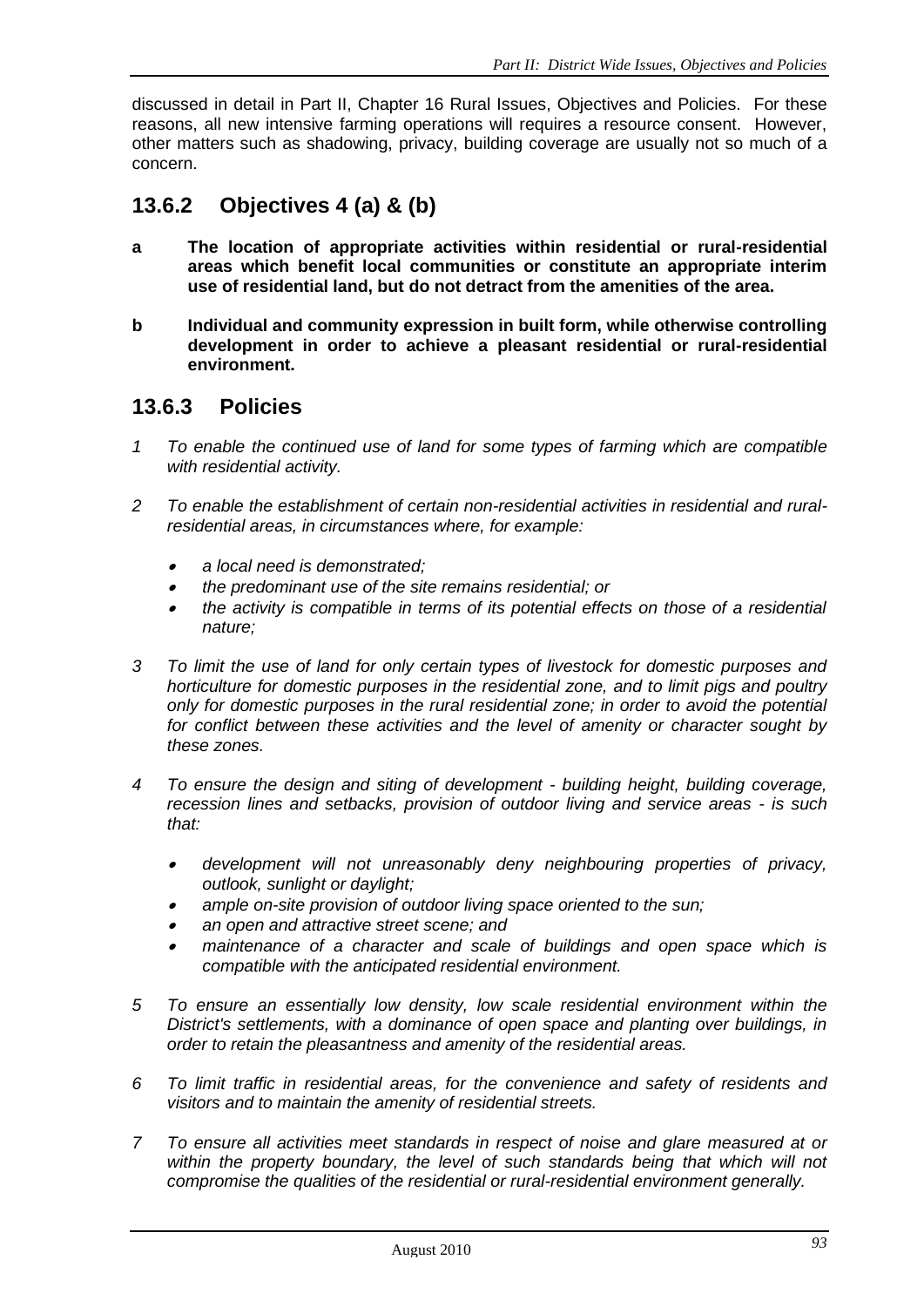- *8 To limit aspects of development, for example retail sales, the keeping of animals, hours of operation or storage of hazardous substances, where these are inappropriate for a residential neighbourhood in terms of noise, glare, odour, loss of privacy and security, hazards and visual amenity.*
- *9 To avoid the establishment in residential areas of non-residential activities which, for*  reason of their nature or specific aspects of their operation, will detract from the *residential character and amenity of the locality.*
- *10 To encourage the incorporation of public open space and plantings within subdivision design for amenity purposes.*
- *11 In assessing resource consent applications, to avoid or mitigate development which would detract from the predominant character, scale and amenity of the particular residential or rural-residential environment*

### **13.6.4 Explanation and Reasons**

The quality, harmony and coherence of elements within the urban context are important in the evolution of settlements as pleasant places in which to live, work, play or visit. These attributes are broadly referred to as "amenity values", natural or physical qualities and characteristics of an area that contribute to people's appreciation of it. An enhanced residential amenity will have a positive effect on the community's perception of well-being.

These objectives and policies are designed to allow for activities appropriate to a residential or rural-residential environment, but otherwise control land uses which may detract from such amenity. Residential activities are considered to be the predominant land use and will be permitted as of right. The Council does not want to stifle design creativity and individuality in buildings, but will enforce a range of development standards intended to avoid the adverse effects of activities in residential and rural-residential areas.

The standards cover such matters as building setback, height and coverage, residential density, outdoor living and service spaces, parking and access, outdoor activities, retail sales and noxious or nuisance elements, including noise, hazardous substances and animal nuisance. They have been set at a level which reflects and will enhance the existing or proposed residential amenity. Activities that cannot meet these standards will have to obtain as resource consent from the Council, at which time the merits and consequences of such use in a residential or rural-residential neighbourhood will be assessed.

## **13.7 IMPLEMENTATION METHODS**

To achieve the policies through:

- 1 the provision of Residential and Rural-Residential Zones and rules to control the use, development and subdivision of land in those zones.
- 2 appropriate local traffic and street improvements;
- 3 maintenance and where appropriate the upgrading of public open space;
- 4 where appropriate the retaining of significant street trees;
- 5 maintenance and where appropriate, improvement of reticulated sewage, water supply and stormwater services.